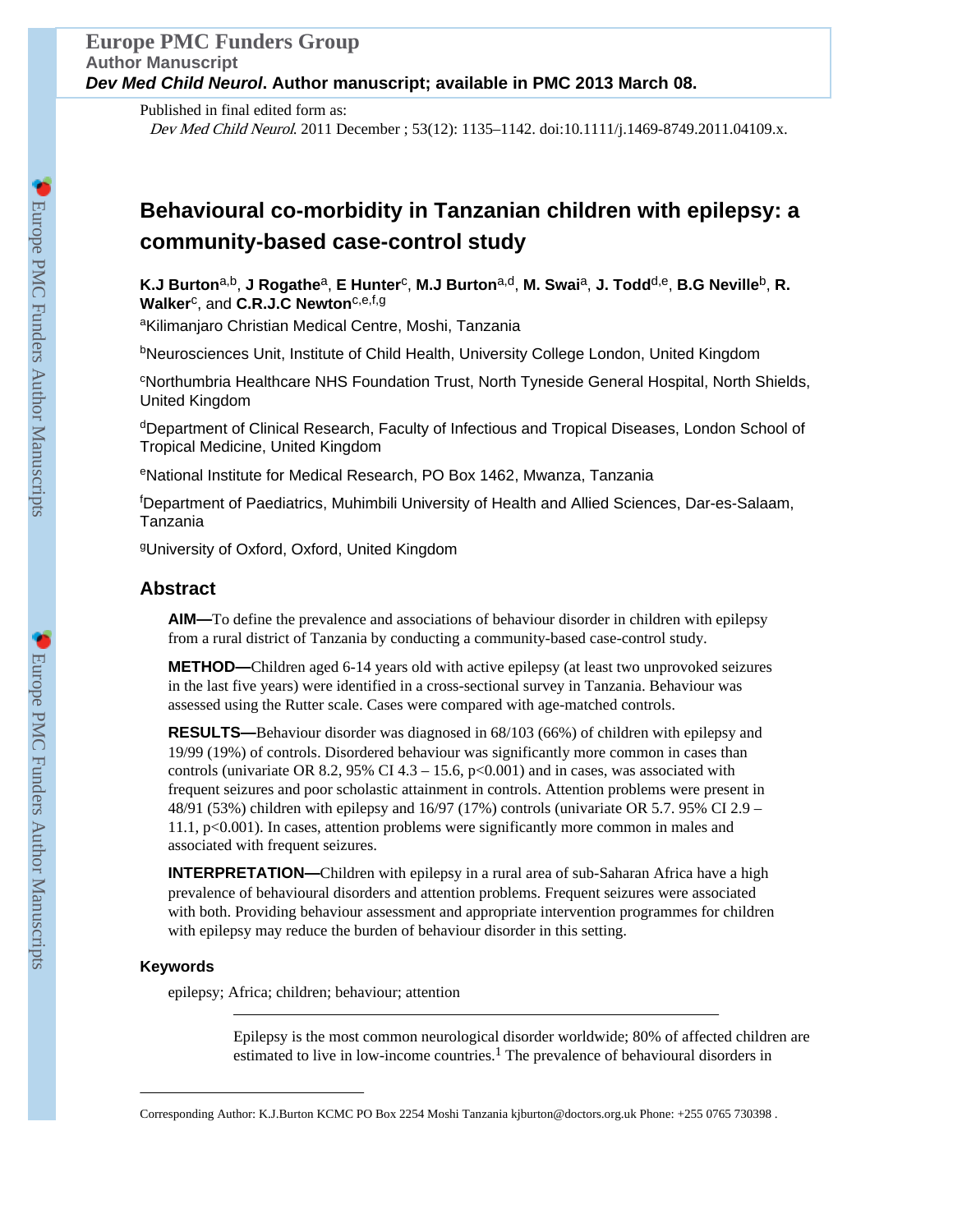children in urban settings from high-income countries is greater in those with epilepsy compared to those without epilepsy<sup>2;3</sup> and to those with other chronic conditions such as diabetes and asthma.2;4;5 In children with epilepsy the prevalence of behavioural disorder ranges from 20% to 60%.<sup>6-12</sup> Behavioural problems are associated with early onset of seizures and with certain seizure types,  $^{13}$  increased seizure frequency,  $^{7;13}$  polytherapy  $^{14}$ , cognitive impairment,<sup>3</sup> family factors, parenting practices and infant temperament.<sup>15-17</sup>

There is limited data on the prevalence and nature of behavioural problems in children with epilepsy in low-income countries. Two studies from India found similar rates of behaviour  $(54%)$  and psychiatric disorder  $(23%)$  to those reported from high-income countries.<sup>18;19</sup> There are only a few studies on behaviour disorders in children with epilepsy from Africa. A study of 102 Nigerian adolescents attending neuropsychiatry outpatient clinic with epilepsy found 31% had anxiety and 28% had depression.20 Another Nigerian survey found 37% of 204 adults and adolescents attending a neurology outpatients clinic had a psychiatric diagnosis.21 There have been no published community-based studies of behaviour disorder before in Africa. We hypothesised that the prevalence of behaviour disorder would be higher in children with epilepsy than community controls and that risk factors would be similar to other community-based studies on epilepsy. Therefore we examined the prevalence, pattern and risk factors for behavioural problems in children with active epilepsy during a community-based survey in a rural part of Africa.

# **METHODS**

#### **Study area and population**

We conducted a cross-sectional study of epilepsy in Hai district, Northern Tanzania. Hai District was established in 1992 as a Demographic Surveillance Site by the Adult Morbidity and Mortality Project  $(AMMP).^{22}$  There is an established network of local enumerators experienced in conducting epidemiological surveys. We identified all 6 to 14 year old children with epilepsy in Hai after a census in January 2009. We used controls selected from the community in Hai District for comparison.

## **Definitions**

We used the International League Against Epilepsy (ILAE) definitions and defined active epilepsy as two or more afebrile seizures, 24 hours apart, unrelated to acute infection, metabolic disturbance, neurological disorders or drugs, in the last five years.23 Children taking antiepileptic drugs were also considered as having active epilepsy and all of these met ILAE criteria for being a case of active epilepsy. Epileptic seizures were classified according to the ILAE guidelines.<sup>24</sup>

## **Case ascertainment and criteria for inclusion and exclusion**

During the census a nine-item, previously validated questionnaire was administered to all households in Hai district.<sup>25</sup> This instrument was translated into Swahili and back translated. The details of any 6 to 14 year old children who responded positively to one or more questions in the screening questionnaire, together with those identified by trained enumerators as likely to have epilepsy, were identified (see Figure 1). The study paediatrician (KB), who has training in paediatric epilepsy, assessed each child. The diagnosis of active epilepsy and seizure type were verified by a paediatric neurologist (CN) and by a second independent paediatric neurologist (BN) for cases that were considered indeterminate. EEG and CT scans were not used in the diagnosis of active epilepsy.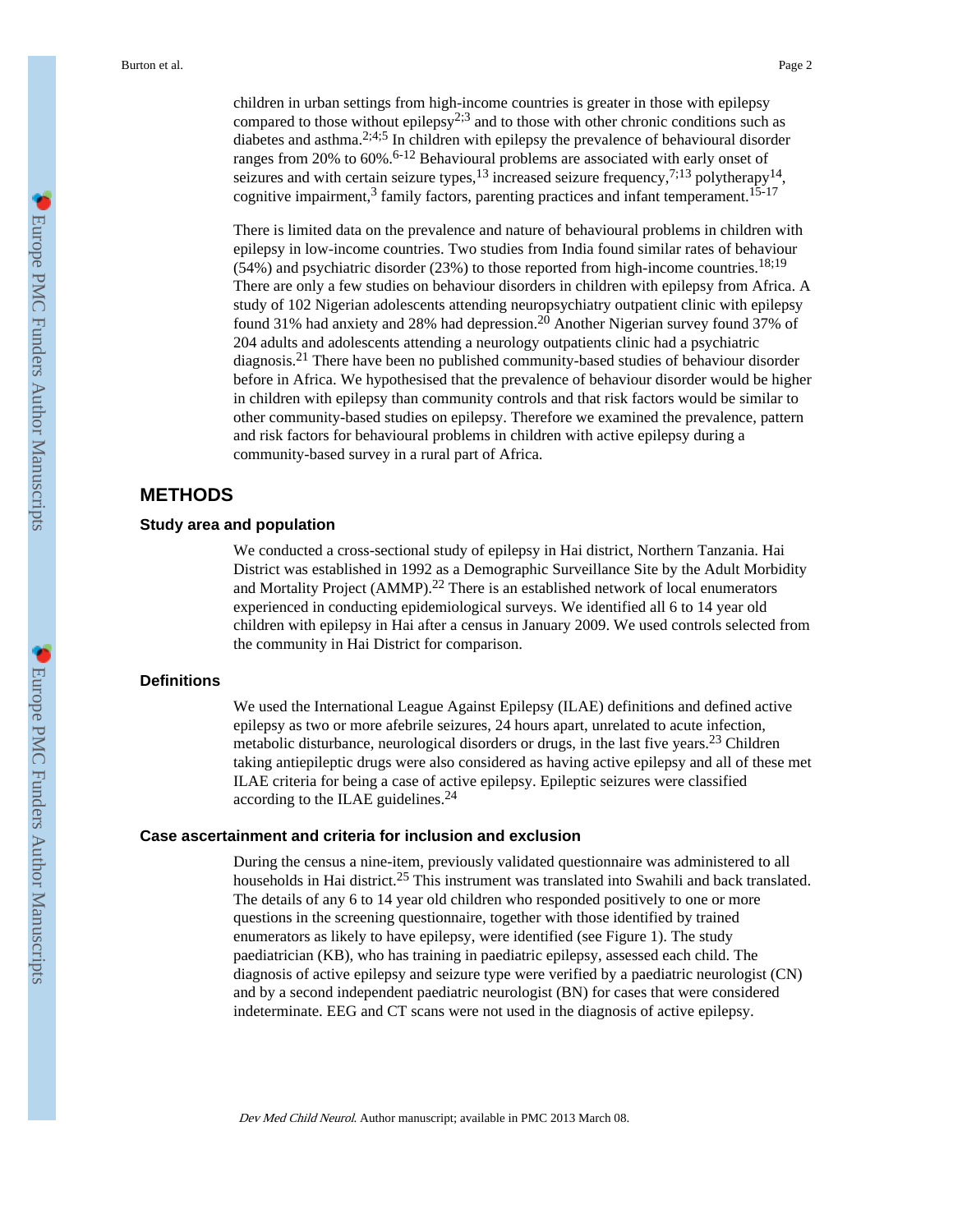Cases of epilepsy were defined as children with active epilepsy aged 6 to 14 yrs who were resident in Hai at the time of the census. Those children for whom consent was refused, or who were below 6 years old (to eliminate any children with febrile seizures), were excluded.

Controls were drawn from a matched sample from all the children from the census. Controls were identified by matching to the positive responders for age  $(+/- 1$  year), sex and village. Those with missing identification data were excluded. From this list of eligible children, 186 were randomly selected. Controls were included if they were resident in Hai at the time of the census survey, were aged 6 to 14 yrs and the parents had given consent.

## **Neuropaediatric assessment**

A full clinical history was taken using a standardised questionnaire and a neuropaediatric examination was completed for each case and control.

# **Follow-up**

From February to June 2010, all probable epilepsy cases and all controls were recalled for behavioural and cognitive assessment. For cases, clinical history and response to treatment were reviewed.

# **Behavioural assessment**

The Rutter questionnaire for parents only was used for assessing behaviour as it has good inter-rater reliability and discriminative power for detecting behaviour disorder.26 It was designed as a screening instrument for behavioural disorders in children aged 7 to 13 yrs. It has a inter-rater reliability measured at  $0.64<sup>27</sup>$  In comparison to the widely used Child Behaviour Checklist(CBCL), the correlation between total scores on the two tests was shown to be  $0.79<sup>28</sup>$  There is a standardised scoring system and a neurotic and antisocial subscore are made by summing different items from within the test. Children with total scores of 13 or more are designated as showing behaviour disorder. Attention problems were scored using three specific items(restlessness, fidgeting and poor concentration). Scores of 0 and 1 overall were categorised as no attention problem, 2 and above as having attention problems. The questions were independently translated and back translated by two local Tanzanian staff. This ensured that linguistic and culturally appropriate terms and phrases were used. The questionnaire and test were explained and a standardised administration method used by all the assessors. One trained individual (JR) administered the questionnaire to all the cases and four trained senior district health workers administered the questionnaire to the controls. The assessors were aware of the epilepsy status but not of their epilepsy variables. Inter-rater reliability was not assessed specifically for this study for case-tocontrol comparison but the Rutter parent questionnaire is known to have good inter-rater reliability.<sup>27</sup> The results were all scored by one person (KB).

#### **Cognitive assessment**

An assessment of cognitive function was made using the Goodenough-Harris Drawing Test.29 Standard instructions for drawing figures were translated into Kiswahili and back translated to ensure accuracy and instructions were read out at assessment. Assessors were aware of case status but not of the Rutter score. Each drawing was marked by one person (KB). Raw scores for the drawings of each child were age-standardised, averaged and the resulting score was used for comparison. Those scoring less than 70 (>2 standard deviations below the mean) were categorised as having cognitive impairment.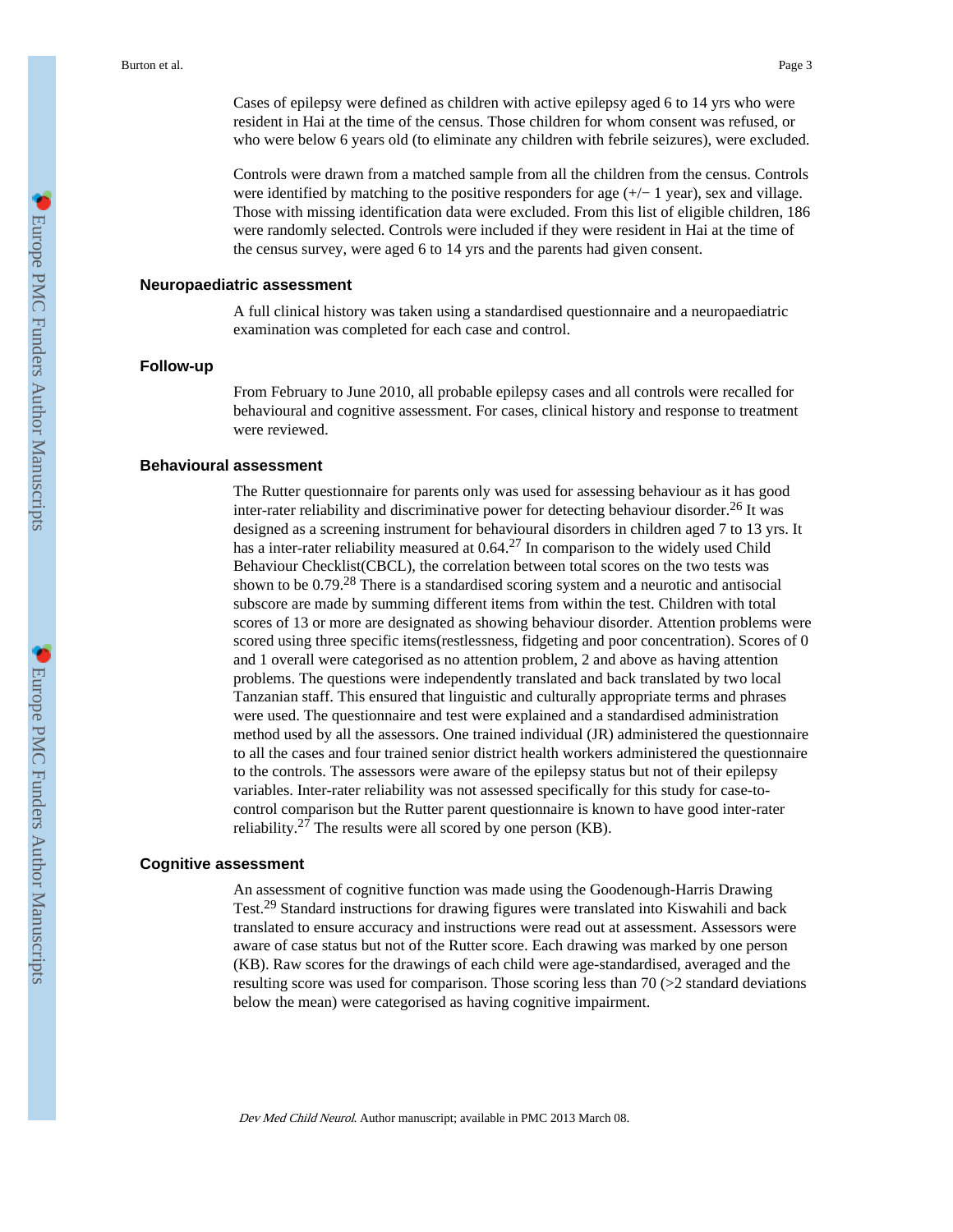#### **Ethical approval**

Approval for this study was obtained from the National Institute for Medical Research in Tanzania and the local Ethics Committee of KCMC, Moshi was supportive of the study. Parents and guardians of cases and controls were given written and verbal information in Kiswahili before giving consent to participate.

#### **Data Analysis**

All data were double entered into a Microsoft Access database. The two database copies were compared using Epidata (Version 3.1) and each discrepancy was checked against original data forms. Statistical analyses were performed using STATA v.10 (Statacorp, College Station, TX, USA).

The median Rutter score was compared (using Wilcoxon rank-sum test for non-parametric data) for cases and controls as the distribution of scores was skewed. The proportion in cases and controls of different ages, sex and parent education were similar in cases and controls and were not included in the comparison. Further analysis was performed using a binary variable of disordered against normal behaviour score. Seizure variables included in analyses for cases were chosen if they had been shown to be associated with behaviour problems in other studies (age at onset, seizure type, seizure frequency and polytherapy). In the controls, sociodemographic variables and education-related variables related were chosen as these are associated with behaviour. Univariable odds ratios were calculated for associations between variables and the presence of behavioural disorder (Rutter A2 score >13) and attention problems in cases and controls separately. These are presented with 95% confidence intervals (95%CI). Cases were labelled as having frequent seizures if they had any ongoing seizures in the 3 months before assessment. Early-onset epilepsy was defined as onset at or before age three years. Scholastic attainment was considered poor if the child was not in an age appropriate class or had repeated a year. Education of the head of household was used as a surrogate marker for socio-economic status as previous research from Hai district had shown this was a key determinant in explaining between-household variation in expenditure.<sup>30</sup> Ethnic groups were classified as Chagga (the predominant group) against the other groups. Multivariable logistic regression models were developed for cases and controls separately including factors with p-values less or equal to 0.1 in the univariate analysis.

# **RESULTS**

#### **Study subjects**

Overall a total of 112 children with active epilepsy and 113 controls were identified (Figure 1). From the census survey there were 115 positive responders of whom 104 were assessed. 72 were found to be cases from these and an additional 40 cases were identified by trained village enumerators. For one case only (girl, aged 10 years) carers refused consent. Of the 112 cases and 113 controls identified, some cases and controls did not attend follow up after initial assessment so 103 cases and 99 controls had behaviour assessed overall. Demographic characteristics of cases and controls are presented in Table 1; age, sex and head of the household education were comparable between cases and controls assessed for behaviour. The proportion of cases coming from the Chagga ethnic group was slightly lower than that for controls (OR2.2, 95%CI 1.0-4.7,p=0.041). Of cases and controls not assessed for behaviour, compared to those who were, there was no significant difference in the variables except more cases had early age of seizure onset. From the list of 186 matched controls, 73 children were either not found or their carer refused consent. There was no significant difference between the controls who were seen and the controls who were not in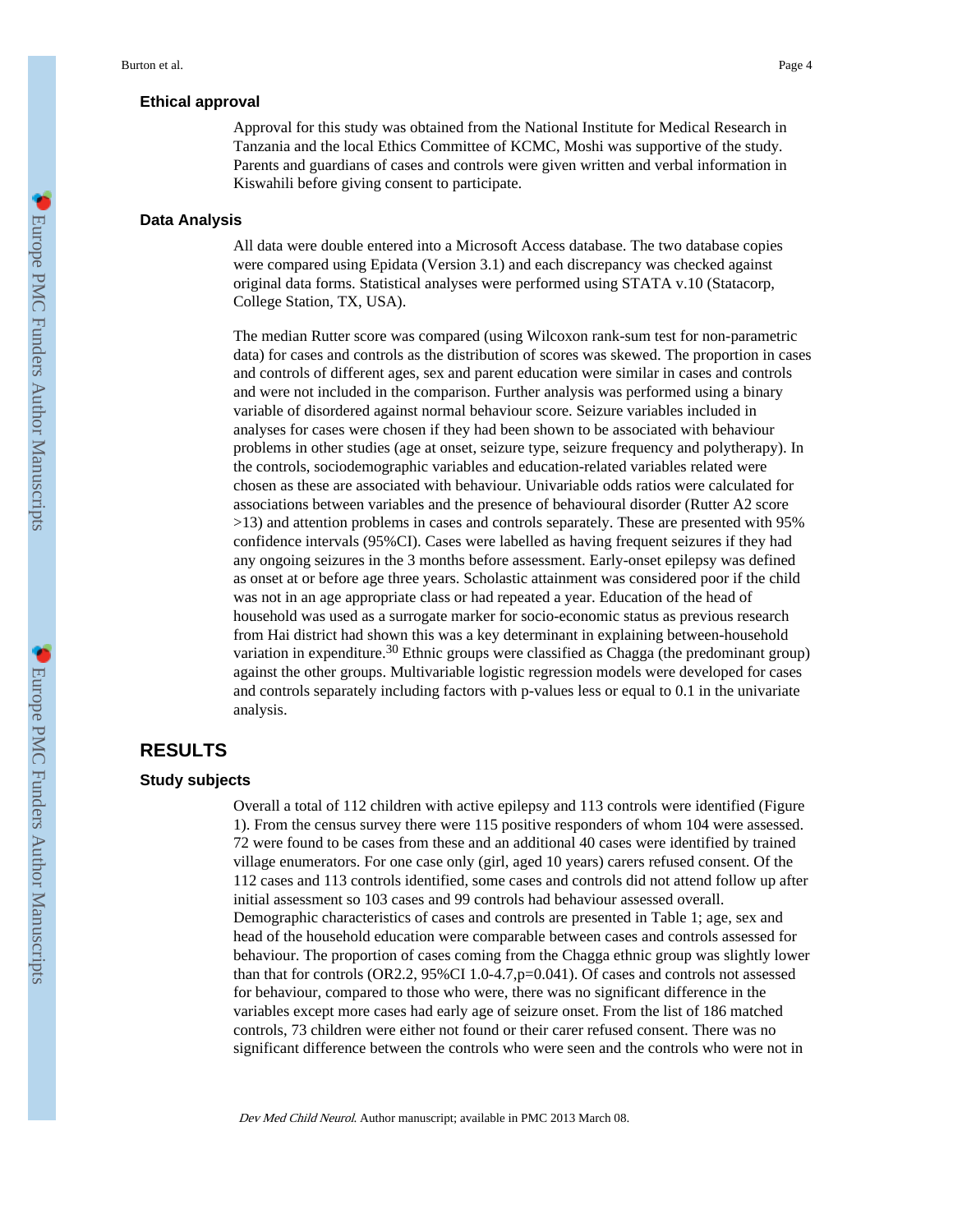terms of age and sex (median age 11 years for both; and 52.2% and 46.6% were male respectively, OR 1.3, 95%CI 0.7-2.3,p=0.453).

# **Prevalence of behavioural problems**

Disordered behaviour was significantly more common in cases (68/103, 66%) than controls (19/99, 19%); univariate OR 8.2, 95%CI 4.3 – 15.6,p<0.001. The median Rutter score was significantly higher in cases (median 17, 95%CI 15-29) than the controls (median 6, 95%CI 5-8); Wilcoxon rank-sum test  $p<0.001$  (Figure 2).

## **Pattern of behavioural problems**

The differential Rutter scores comparing antisocial to neurotic sub-scores were not significantly different between cases and controls  $(OR\ 0.95; 95\% CI\ 0.4-2.6; p=0.92)$ . Attention problems (not scored in all children due to missing data), were significantly more common in cases (48/91, 53%) than controls (16/97, 17%), (univariate OR 5.7. 95%CI 2.9 – 11.1, p<0.001).

#### **Risk factors for behavioural problems**

Disordered behaviour was more common in cases with frequent seizures and in boys; there were no significant univariate associations with age, ethnic group, education of the household head, cognitive impairment or with early onset of seizures (Table 2 and 3). In multivariable logistic regression, disordered behaviour in cases remained significantly associated with frequent seizures (Table 3).

Attention problems in cases were more common in boys, in those with cognitive impairment, early seizure onset and frequent seizures (Table 2). In multivariable logistic regression, attention problems in cases remained significantly associated with being male and having frequent seizures (Table 3).

In controls, disordered behaviour was associated with poor scholastic attainment only (in multivariable analysis, OR 3.9, 95% CI 1.2-12.3,  $p=0.019$ ). Of the 19 controls with disordered behaviour, eight had poor scholastic attainment. Reasons given for repeating years at school were cognitive impairment in six, being a twin in one and being small in one.

# **DISCUSSION**

# **Prevalence of behavioural problems in children with epilepsy**

This community-based study of children in rural Africa found that behavioural disorders were common in the general population, but were more common in children with active epilepsy.

A range of studies in children with epilepsy from high-income countries (HICs), using varying tests for behaviour disorder, have reported prevalence estimates ranging from 20% to 60%.6-12 The prevalence in our study matched the highest recorded rates for behavioural disorder in children with epilepsy from HICs suggesting that it is a significant co-morbidity of epilepsy in rural Africa. In a comparable study using the Rutter Parent's Scale from the United Kingdom, behaviour disorder was found in 48% of children attending clinic with epilepsy compared to 13% in age-matched controls.<sup>11</sup> The mean score on the Rutter scale was 12.7 in epilepsy compared to 6.5 for controls. The prevalence and degree of behaviour disorder is greater in our study. This might be expected as behavioural problems in children are associated with severe and symptomatic epilepsy, which is more common in low-income countries.<sup>31</sup> In the British study, the children with epilepsy did not differ in type of disorder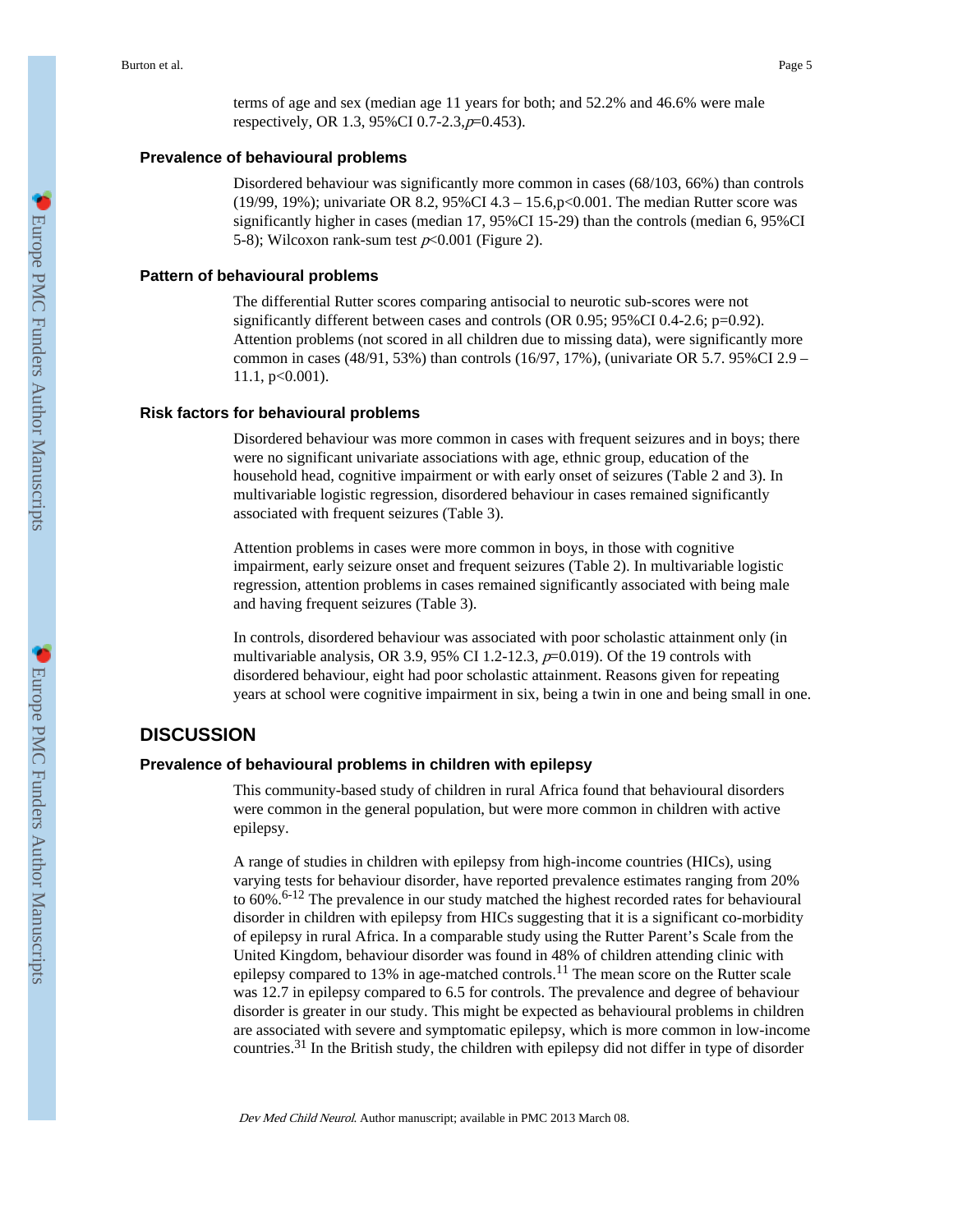(neurotic or antisocial), which is similar to our study using the Rutter scale, but differs from studies using the CBCL where internalising problems were more frequent.<sup>4</sup>

There are only a few studies on behaviour disorder in children with epilepsy in the developing world for comparison. In India, a population-based study identified children aged 8 to 12 years from a rural setting who had epilepsy and found 23% had a psychiatric disorder using ICD10 criteria. The mean Rutter score in these children was 14.9 compared to 8.1 in controls.<sup>19</sup> A clinic-based study in India, of 132 children from an urban setting aged 4 to 15 years old attending outpatients with a diagnosis of epilepsy, found 54% had significant psychopathology on the CBCL.18 In our study the prevalence of behaviour disorder was higher. This difference is likely to be multifactorial and may be due to different study populations, rural versus urban settings or more symptomatic epilepsy.

## **Factors associated with behaviour disorder in children with epilepsy**

Frequent seizures were associated with behaviour disorder in our study. This is consistent with other studies: in a clinic-based study CBCL scores were markedly increased in children with increased seizure frequency.<sup>32</sup> A large prospective study of children with new-onset seizures showed that children with frequent seizures had higher scores on CBCL.<sup>33</sup> Frequent seizures may have occurred from patients only taking treatment intermittently or it may be associated with underlying brain disorder.

Behaviour disorder in this study was not significantly associated with cognitive impairment, sex, age or with early onset of seizures. Earlier studies in other settings have found variable associations between behavioural disorder and different risk factors. Several studies have shown an association between cognitive impairment and behaviour disorder. In a crosssectional clinic-based survey of children with epilepsy, cognitive impairment, defined as need to be withdrawn to some specialised setting, was associated with elevated CBCL scores.<sup>3</sup> In another study of children with refractory epilepsy, cognitive impairment and behaviour disorder were associated.<sup>32</sup> In contrast, a prospective study in a community hospital found that CBCL scores were related to negative parental attitudes and low acculturation rather than to cognitive ability.<sup>34</sup> Lower socio-economic status, sex, seizure type and early age for seizure onset have been associated with behaviour disorder in some studies.<sup>6;12;34-37</sup> These differences might reflect methodological variation, differences in study populations and limited sample sizes in some studies.

Most children with epilepsy in our study were on or were started on monotherapy with Phenobarbital. Phenobarbital has previously been associated with more behaviour problems in children with seizures in HICs.<sup>38;39</sup> It could be postulated that the high levels of behaviour disorder we found were due to Phenobarbital use even though there was no association in our study with type of treatment at assessment. Studies from low-income countries have found no evidence of more behaviour problems with Phenobarbital use for childhood epilepsy. A double blind randomised controlled trial of 91 children from Bangladesh showed that Phenobarbital had no excess adverse behavioural effects compared to Carbamazepine.40 A randomised controlled trial of Phenobarbital in 94 children from India showed that Phenobarbital use was not associated with more behaviour problems compared to Phenytoin.41 A recent systematic review of randomised controlled trials of Phenobarbital compared to other antiepileptic drugs in childhood epilepsy, found there was no convincing evidence for more behavioural problems with Phenobarbital.<sup>42</sup> Therefore it seems unlikely that Phenobarbital was a significant cause of behaviour problems in our study.

There was a higher prevalence of behaviour disorder in the control group in our study compared to controls from other studies (10% to 13% in non-epileptic controls).<sup>11</sup>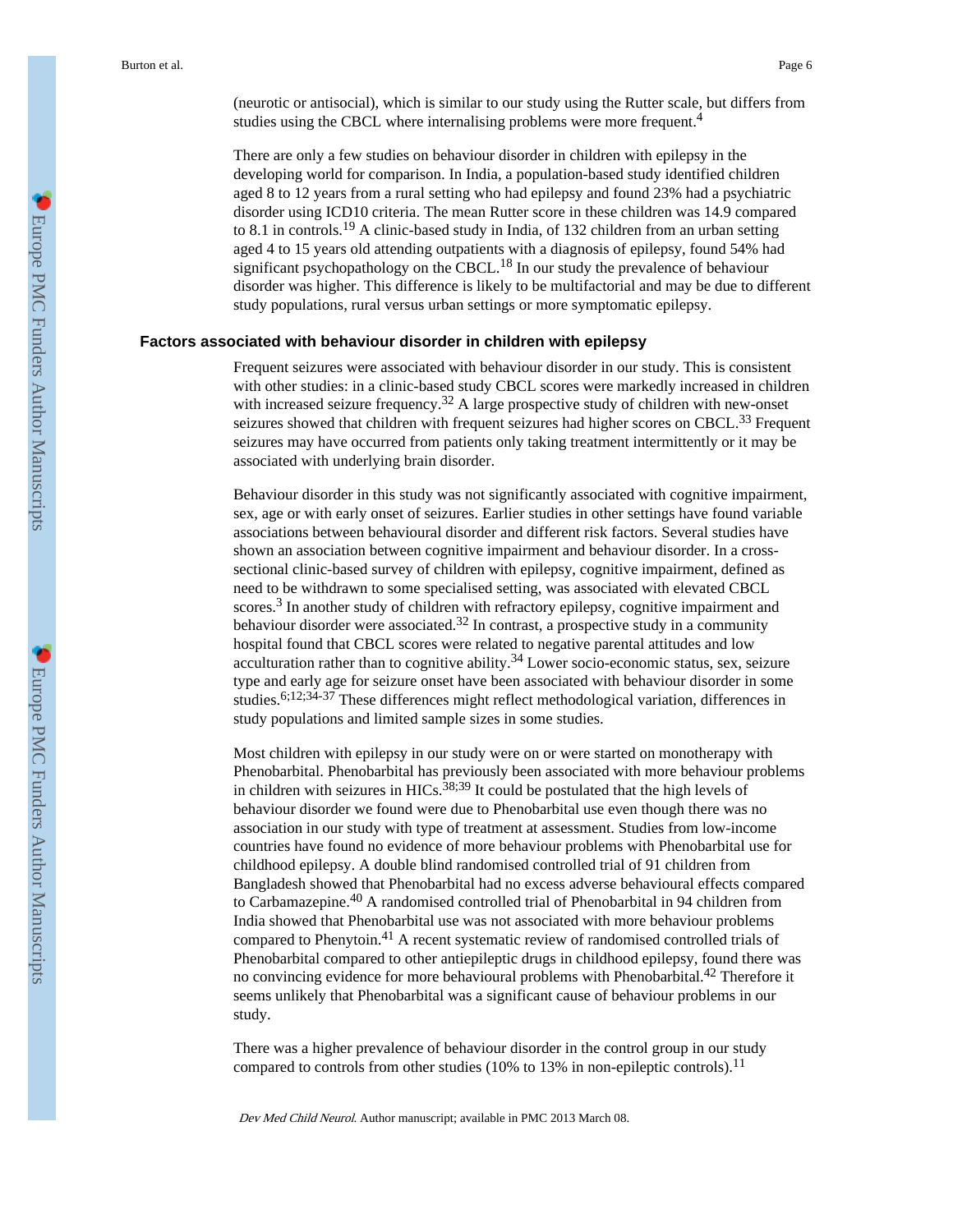Behaviour disorder in our controls was significantly associated with poor scholastic attainment which may cause frustration. It may also be explained by different population characteristics such as lower socioeconomic status.

#### **Factors associated with attention problems in children with epilepsy**

We found that children with epilepsy had significantly more attention problems than controls. These problems were strongly associated in cases with being male and having frequent seizures. Increased attention problems are found in other studies from high-income countries. Several studies have found that children with epilepsy have significantly more attention problems than children with diabetes and asthma.<sup>4;5;43</sup> A detailed study of baseline cognitive function in children with new-onset, idiopathic epilepsy demonstrated attention was a particular area of weakness across all seizure types which is consistent with our study.44 In the six months prior to seizure onset, children with epilepsy in one study had more attention problems than healthy siblings.<sup>6</sup> There was an even stronger association if seizures occurred prior to formal diagnosis which is consistent with our finding that attention problems were associated with frequent seizures.

We chose the Rutter questionnaire because it correlates highly with other commonly used assessment tools such as the CBCL (correlation coefficient  $0.9$ )  $45$  and has been found to have good inter-grader reliability<sup>46</sup>. Its discriminative power for differentiating children with normal and abnormal behaviour has been demonstrated in a large epidemiological study of 8 to 9 year olds in Finland using Receiver Operating Characteristic analysis.<sup>47</sup> Many of the Tanzanian children did not attend school so the parent scale was used to give comparable scores for all children. The Rutter questionnaire has been used successfully in children from different cultures including Finland,  $48$  Portugal,  $49$  Kuwait,  $50$  China,  $51$  and Nigeria.<sup>52</sup>

The Goodenough-Harris Drawing test (GHDT) was used in this study to compare cognitive function as it has been shown to have good reliability and validity compared to other tests of intelligence. Scores from the GHDT in children aged 5 to 15 yrs had a significant positive correlation when compared to the Wechsler Intelligence Scale for Children-Revised(WISC) and the Stanford-Binet Intelligence Scale 53. These findings were supported by an earlier study showing that scores on the GHDT had a high interrater reliability coefficient (0.96) and correlated significantly with Full Scale IQ on the WISC (r=0.64, p<0.05)  $^{54}$ . The GHDT has also been used successfully in a study of intellectual functioning in a group of South African children 55 . GHDT is one test of cognition and differences in specific areas of cognition and verbal intelligence may have been missed. Further work on cognition and behaviour in this setting would be helpful.

## **Sources of bias**

To minimise ascertainment bias, we aimed to identify all cases of epilepsy in the study group by using a validated screening questionnaire and training enumerators to recognise epilepsy. If children were unavailable initially, repeat visits were offered or they were offered transport for assessment. Case status was confirmed by two paediatric neurologists to ensure reliable diagnosis of epilepsy. Some cases of non-convulsive seizures are likely to have been missed even though community workers had been trained and the screening survey included questions to pick up some of these cases. Controls were well matched in terms of age, sex and socioeconomic status and came from the same population. Follow up rate was high; dropout rate was similar in both cases $(8.8%)$  and controls $(11.6%)$ ;  $p=0.49$ . Cases and controls were assessed using identical methods and questionnaires. The assessors were not blinded to case status but were blinded to seizure variables and other assessment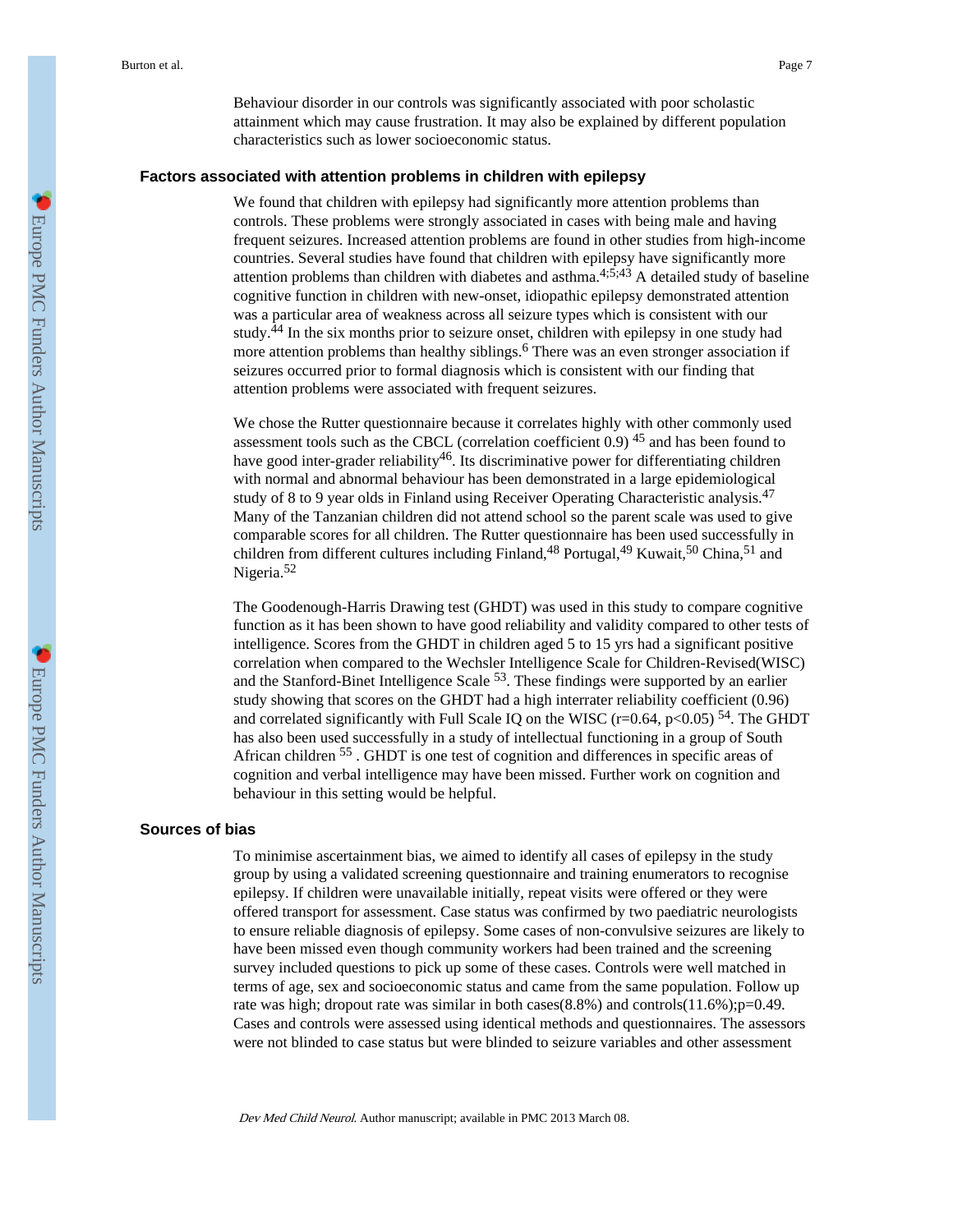test scores. In analysis, assumptions were made: socioeconomic status was assessed using a surrogate measure and binary variables were assigned to compare cases and controls.

# **Impact of behavioural problems**

Behavioural problems have a major impact on the child and their family in terms of quality of life and education. In a study of children with epilepsy, greater stigma was associated with reduced quality of life and with a more negative attitude, greater worry, poorer selfimage and depressive symptoms.<sup>56</sup> Using the Impact of Paediatric Epilepsy Scale, greater psychosocial impact was found in those children with lower self-esteem and more emotional problems.57 In our study, behavioural problems alone caused school exclusion in 12% of those cases not attending school regularly. Defining other factors affecting school attendance in this population is currently being investigated. Poor attention may limit progress at school: poor academic progress has been associated particularly with specific rather than generalised cognitive dysfunction especially verbal-language and attentionconcentration abilities in children with epilepsy.<sup>58</sup>

# **CONCLUSIONS**

This community-based study of children with epilepsy in rural Africa demonstrated significant co-morbidity from behaviour disorder and attention problems. Behaviour and attention problems were strongly associated with having epilepsy and frequent seizures. .Providing behaviour assessment and appropriate intervention programmes for children with epilepsy may reduce the burden of behaviour disorder in this setting.

# **Acknowledgments**

Wellcome-Trust-UK, Northumbria Healthcare NHS Foundation Trust and Kilimanjaro Christian Medical Centre supported this study. We would like to thank all the health-care workers, officials, carers, and family members who assisted in identification of patients, examination and assessment. Prof. CRCJ Newton holds a Wellcome Trust Career post in Clinical Tropical Medicine (No. 070114).

# **Reference List**

- 1. World Health Organization. Epilepsy in the WHO Africa region, bridging the gap: the global campaign against epilepsy "out of the shadows. 2004. Ref Type: Report
- 2. Graham P, Rutter M. Organic brain dysfunction and child psychiatric disorder. Br Med J. 1968; 3:695–700. [PubMed: 4233874]
- 3. Keene DL, Manion I, Whiting S, et al. A survey of behavior problems in children with epilepsy. Epilepsy Behav. 2005; 6:581–586. [PubMed: 15907752]
- 4. Austin JK, Huster GA, Dunn DW, Risinger MW. Adolescents with active or inactive epilepsy or asthma: a comparison of quality of life. Epilepsia. 1996; 37:1228–1238. [PubMed: 8956857]
- 5. Hoare P, Mann H. Self-esteem and behavioural adjustment in children with epilepsy and children with diabetes. J Psychosom Res. 1994; 38:859–869. [PubMed: 7722965]
- 6. Austin JK, Harezlak J, Dunn DW, Huster GA, Rose DF, Ambrosius WT. Behavior problems in children before first recognized seizures. Pediatrics. 2001; 107:115–122. [PubMed: 11134444]
- 7. Caplan R, Siddarth P, Gurbani S, Ott D, Sankar R, Shields WD. Psychopathology and pediatric complex partial seizures: seizure-related, cognitive, and linguistic variables. Epilepsia. 2004; 45:1273–1281. [PubMed: 15461682]
- 8. Dunn DW, Austin JK, Huster GA. Behaviour problems in children with new-onset epilepsy. Seizure. 1997; 6:283–287. [PubMed: 9304719]
- 9. Dunn DW, Austin JK, Huster GA. Symptoms of depression in adolescents with epilepsy. J Am Acad Child Adolesc Psychiatry. 1999; 38:1132–1138. [PubMed: 10504812]
- 10. Ettinger AB, Weisbrot DM, Nolan EE, et al. Symptoms of depression and anxiety in pediatric epilepsy patients. Epilepsia. 1998; 39:595–599. [PubMed: 9637601]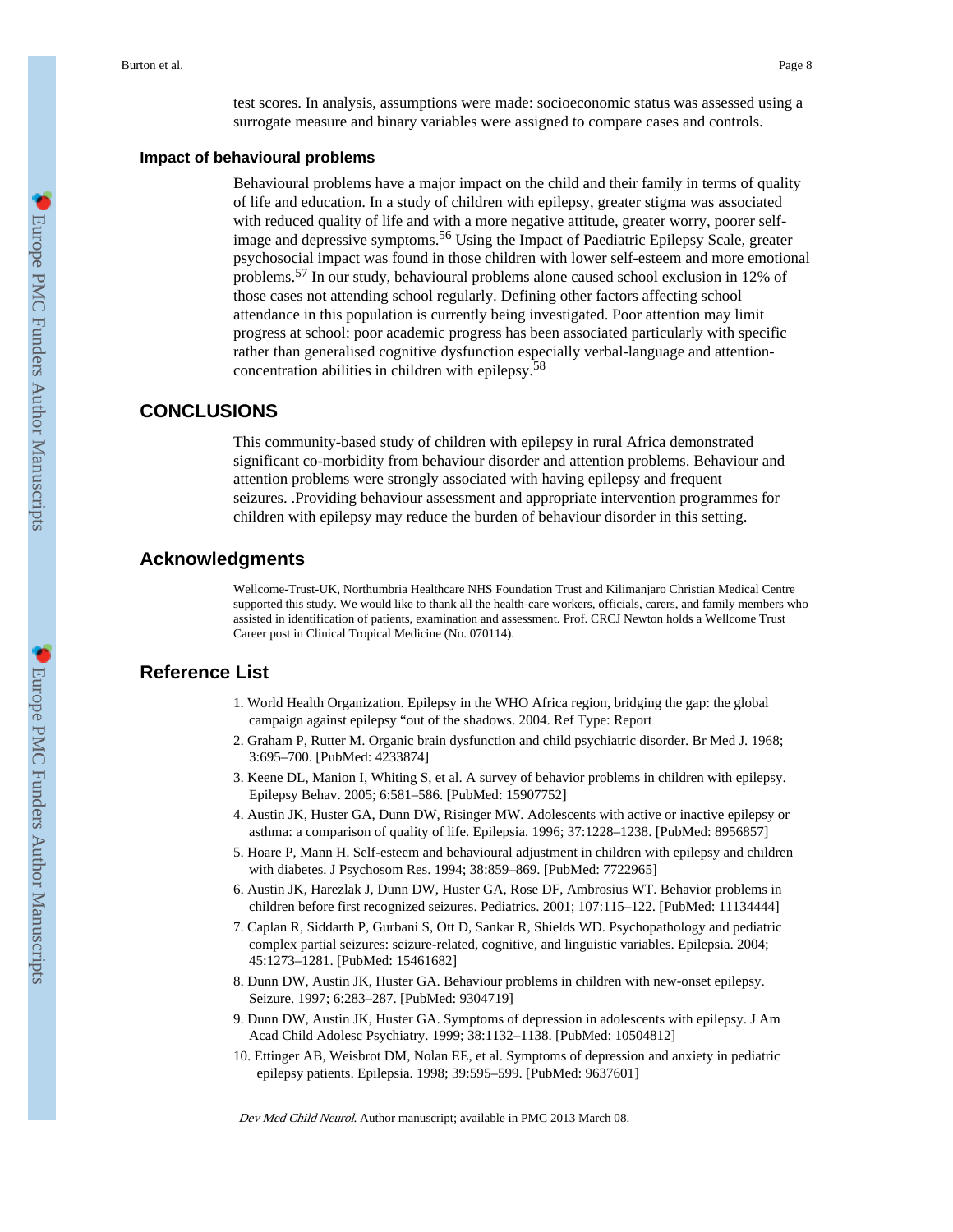- 11. Hoare P. The development of psychiatric disorder among schoolchildren with epilepsy. Dev Med Child Neurol. 1984; 26:3–13. [PubMed: 6421643]
- 12. Ott D, Caplan R, Guthrie D, et al. Measures of psychopathology in children with complex partial seizures and primary generalized epilepsy with absence. J Am Acad Child Adolesc Psychiatry. 2001; 40:907–914. [PubMed: 11501690]
- 13. Hoie B, Sommerfelt K, Waaler PE, Alsaker FD, Skeidsvoll H, Mykletun A. Psychosocial problems and seizure-related factors in children with epilepsy. Dev Med Child Neurol. 2006; 48:213–219. [PubMed: 16483398]
- 14. Freilinger M, Reisel B, Reiter E, Zelenko M, Hauser E, Seidl R. Behavioral and emotional problems in children with epilepsy. J Child Neurol. 2006; 21:939–945. [PubMed: 17092458]
- 15. Baum KT, Byars AW, deGrauw TJ, et al. Temperament, family environment, and behavior problems in children with new-onset seizures. Epilepsy Behav. 2007; 10:319–327. [PubMed: 17267291]
- 16. Baum KT, Byars AW, deGrauw TJ, et al. The effect of temperament and neuropsychological functioning on behavior problems in children with new-onset seizures. Epilepsy Behav. 2010; 17:467–473. [PubMed: 20171932]
- 17. Rodenburg R, Marie MA, Dekovic M, Aldenkamp AP. Family predictors of psychopathology in children with epilepsy. Epilepsia. 2006; 47:601–614. [PubMed: 16529629]
- 18. Datta SS, Premkumar TS, Chandy S, et al. Behaviour problems in children and adolescents with seizure disorder: associations and risk factors. Seizure. 2005; 14:190–197. [PubMed: 15797354]
- 19. Hackett R, Hackett L, Bhakta P. Psychiatric disorder and cognitive function in children with epilepsy in Kerala, South India. Seizure. 1998; 7:321–324. [PubMed: 9733409]
- 20. Adewuya AO, Ola BA. Prevalence of and risk factors for anxiety and depressive disorders in Nigerian adolescents with epilepsy. Epilepsy Behav. 2005; 6:342–347. [PubMed: 15820341]
- 21. Gureje O. Interictal psychopathology in epilepsy. Prevalence and pattern in a Nigerian clinic. Br J Psychiatry. 1991; 158:700–705. [PubMed: 1907212]
- 22. AMMP. Enumeration and Description of Project Surveillance Areas. Tanzania Ministry of Health adult Morbidity and Mortality Project (AMMP). 1997
- 23. ILAE Commission Report. The epidemiology of the epilepsies: future directions. International League Against Epilepsy. Epilepsia. 1997; 38:614–618. [PubMed: 9184609]
- 24. Guidelines for epidemiologic studies on epilepsy. Commission on Epidemiology and Prognosis, International League Against Epilepsy. Epilepsia. 1993; 34:592–596. [PubMed: 8330566]
- 25. Placencia M, Sander JW, Shorvon SD, Ellison RH, Cascante SM. Validation of a screening questionnaire for the detection of epileptic seizures in epidemiological studies. Brain. 1992; 115(Pt 3):783–794. [PubMed: 1628202]
- 26. Rutter M. A Children's Behaviour Questionnaire for Completion by Teachers: Preliminary Findings. J Child Psychol Psychiatry. 1967; 8:1–11. [PubMed: 6033260]
- 27. Boyle M, Jones C. Selecting measures of emotional and behavioural disorders of childhood for use in general populations. J Child Psychol Psychiatry. 1985; 26:137–159. [PubMed: 3882727]
- 28. Fombonne E. The Child Behaviour Checklist and the Rutter Parental Questionnaire: a comparison between two screening instruments. Psychol Med. 1989; 19:777–785. [PubMed: 2798646]
- 29. Harris, DB. Children's Drawings as Measures of Intellectual Maturity. 1963.
- 30. Adult Morbidity and Mortality Project Team. Suitability of Participatory Methods to generate variables for inclusion in an income poverty index. Working Paper No.9. 2003. Ref Type: Report
- 31. Munyoki G, Edwards T, White S, et al. Clinical and neurophysiologic features of active convulsive epilepsy in rural Kenya: A population-based study. Epilepsia. 2010
- 32. Sabaz M, Lawson JA, Cairns DR, et al. Validation of the quality of life in childhood epilepsy questionnaire in American epilepsy patients. Epilepsy Behav. 2003; 4:680–691. [PubMed: 14698702]
- 33. Austin JK, Dunn D, Caffrey H, Perkins S, Harezlak J, Rose DF. Recurrent Seizures and Behaviour Problems in Children with First Recognised Seizures: A Prospective Study. Epilepsia. 2002; 43:1564–1573. [PubMed: 12460260]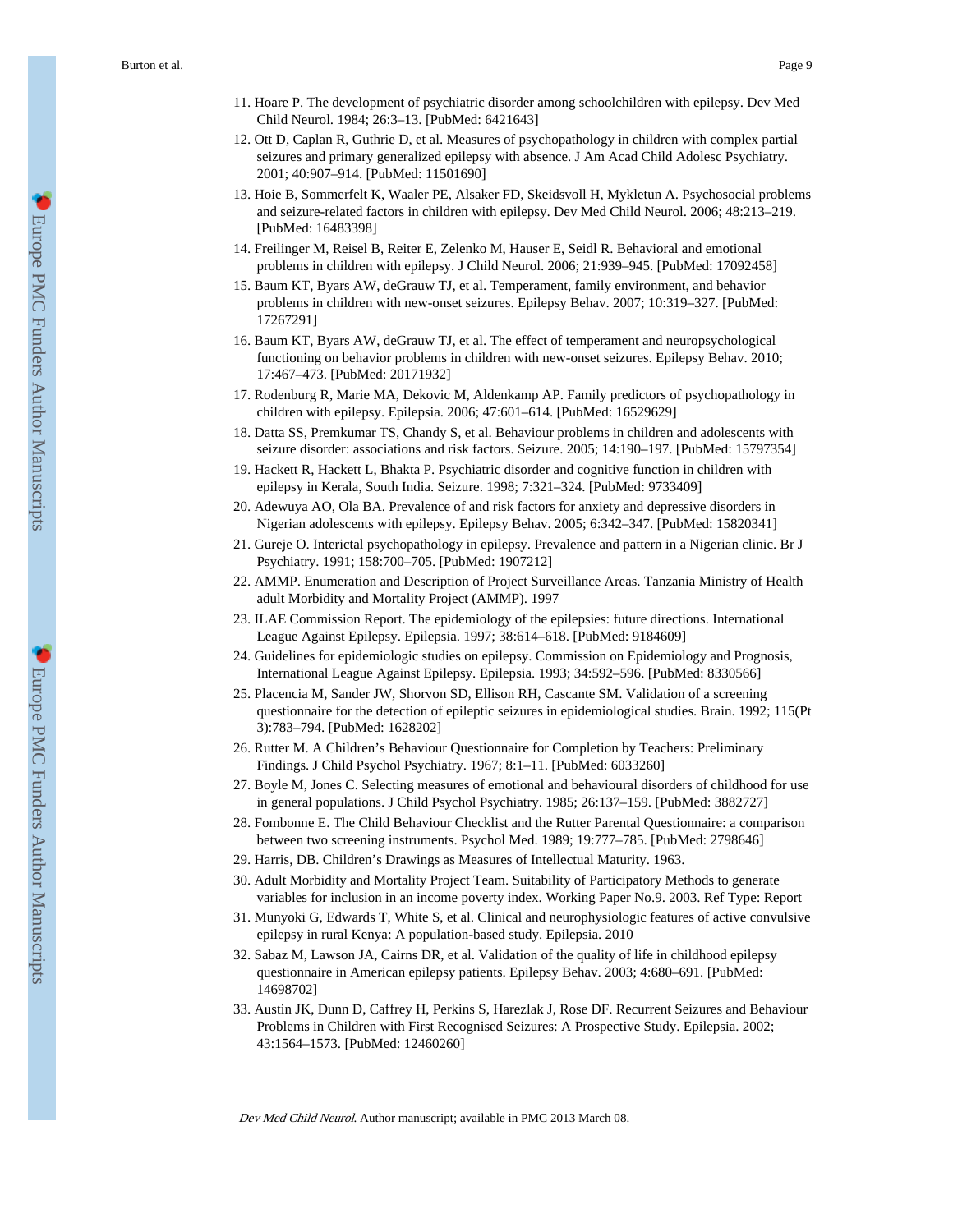- 34. Mitchell WG, Scheier LM, Baker SA. Psychosocial, behavioral, and medical outcomes in children with epilepsy: a developmental risk factor model using longitudinal data. Pediatrics. 1994; 94:471–477. [PubMed: 7524015]
- 35. Hoie B, Mykletun A, Sommerfelt K, Bjornaes H, Skeidsvoll H, Waaler PE. Seizure-related factors and non-verbal intelligence in children with epilepsy. A population-based study from Western Norway. Seizure. 2005; 14:223–231. [PubMed: 15893478]
- 36. Oostrom KJ, van Teeseling H, Smeets-Schouten A, Peters A, Jennekens-Schinkel A. Three to four years after diagnosis: cognition and behaviour in children with 'epilepsy only'. A prospective controlled study. Brain. 2005; 128:1546–1555. [PubMed: 15817514]
- 37. Stores G. Scholl-children wtih Epilepsy at Risk for Learning and Behaviour Problems. Dev Med Child Neurol. 1978; 20:502–508. [PubMed: 689316]
- 38. de SM, MacArdle B, McGowan M, et al. Randomised comparative monotherapy trial of phenobarbitone, phenytoin, carbamazepine, or sodium valproate for newly diagnosed childhood epilepsy. Lancet. 1996; 347:709–713. [PubMed: 8601999]
- 39. Wolf SM, Forsythe A. Behavior disturbance, phenobarbital, and febrile seizures. Pediatrics. 1978; 61:728–731. [PubMed: 662511]
- 40. Banu SH, Jahan M, Koli UK, Ferdousi S, Khan NZ, Neville B. Side effects of phenobarbital and carbamazepine in childhood epilepsy: randomised controlled trial. BMJ. 2007; 334:1207. [PubMed: 17145735]
- 41. Pal DK, Das T, Chaudhury G, Johnson AL, Neville BG. Randomised controlled trial to assess acceptability of phenobarbital for childhood epilepsy in rural India. Lancet. 1998; 351:19–23. [PubMed: 9433424]
- 42. Pal DK. Phenobarbital for childhood epilepsy: systematic review. Paediatr Perinat Drug Ther. 2006; 7:31–42. [PubMed: 17356688]
- 43. Dunn DW, Austin JK, Perkins SM. Prevalence of psychopathology in childhood epilepsy: categorical and dimensional measures. Dev Med Child Neurol. 2009; 51:364–372. [PubMed: 19018836]
- 44. Bhise VV, Burack G, Mandelbaum DE. Baseline cognition, behaviour, and motor skills in children with new-onset, idiopathic epilepsy. Dev Med Child Neurol. 2010; 52:22–26. [PubMed: 19702836]
- 45. Sourander A. Parent, teacher, and clinical ratings on admission to child psychiatric inpatient treatment. Nord J Psychiatry. 1997; 51:365–370.
- 46. Berg I, Lucas C, McGuire R. Measurement of Behaviour Difficulties in Children Using Standard Scales administered to mothers by computer: Reliability and Validity. Eur Child Adolesc Psychiatry. 1992; 1:14–23.
- 47. Kresanov K, Tuominen J, Piha J, Almqvist F. Validity of child psychiatric screening methods. Eur Child Adolesc Psychiatry. 1998; 7:85–95. [PubMed: 9712375]
- 48. Sourander A, Klomek AB, Niemela S, et al. Childhood predictors of completed and severe suicide attempts: findings from the Finnish 1981 Birth Cohort Study. Arch Gen Psychiatry. 2009; 66:398– 406. [PubMed: 19349309]
- 49. Pereira AT, Maia BR, Marques M, et al. Factor structure of the Rutter Teacher Questionnaire in Portuguese children. Rev Bras Psiquiatr. 2008; 30:322–327. [PubMed: 19142406]
- 50. Al-Turkait FA, Ohaeri JU. Psychopathological status, behavior problems, and family adjustment of Kuwaiti children whose fathers were involved in the first gulf war. Child Adolesc Psychiatry Ment Health. 2008; 2:12. [PubMed: 18510770]
- 51. Wong CK. The Rutter Parent Scale A2 and Teacher Scale B2 in Chinese. I. Translation study. Acta Psychiatr Scand. 1988; 77:724–728. [PubMed: 3407441]
- 52. Abiodun OA, Tunde-Ayinmode MF, Adegunloye OA, et al. Psychiatric Morbidity in Paediatric Primary Care Clinic in Ilorin, Nigeria. J Trop Pediatr. 2010
- 53. Abell SC, von Briesen PD, Watz LS. Intellectual evaluations of children using human figure drawings: an empirical investigation of two methods. J Clin Psychol. 1996; 52:67–74. [PubMed: 8682914]
- 54. Gayton WF, Tavormina J, Evans EH, Scheh J. Comparative validity of Harris' and Koppitz' scoring systems for human-figure drawings. Percept Mot Skills. 1974; 39:369–370.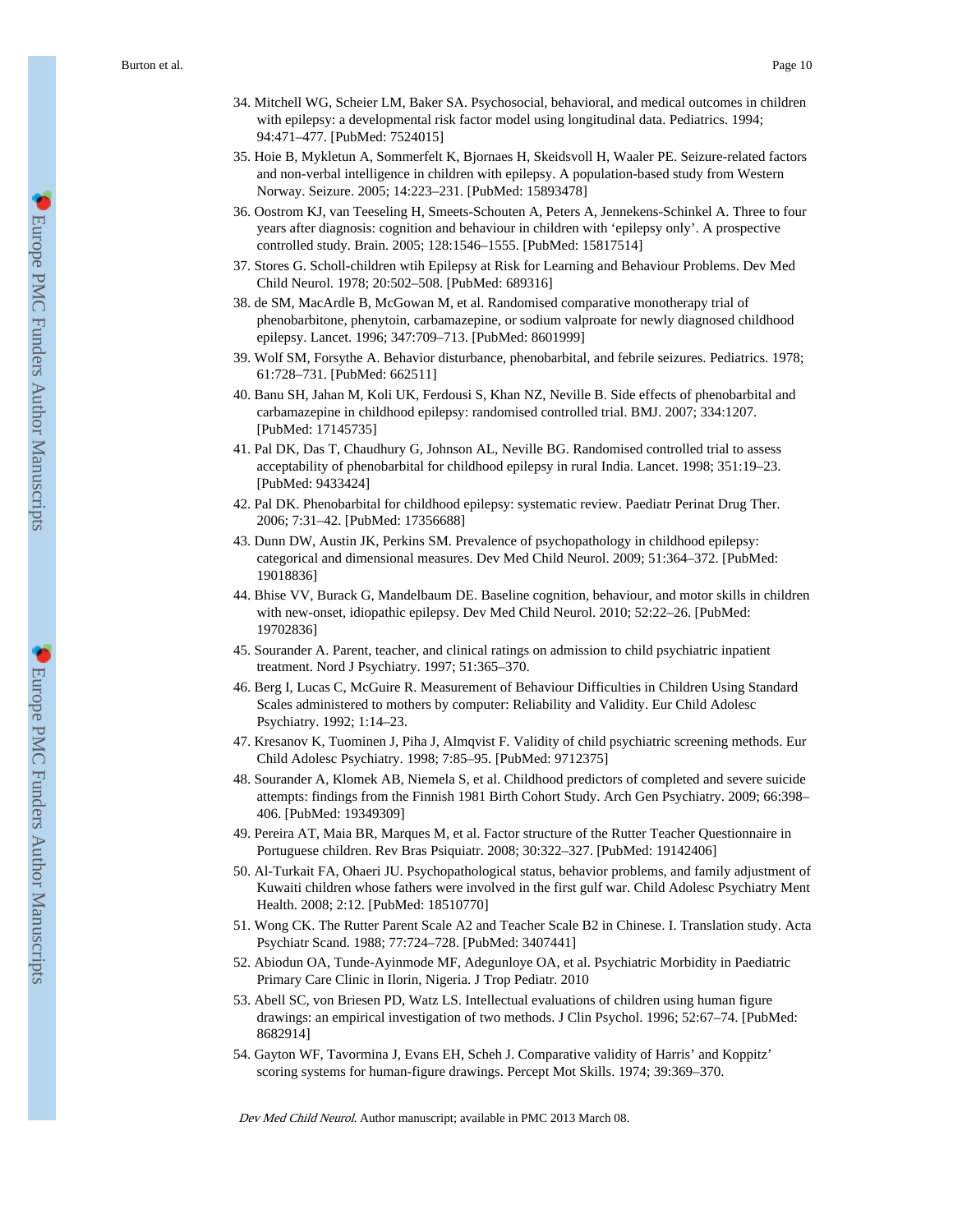- 55. Loxton H, Mostert J, Moffatt D. Screening of intellectual maturity: exploring South African preschoolers' scores on the Goodenough-Harris Drawing Test and teachers' assessment. Percept Mot Skills. 2006; 103:515–525. [PubMed: 17165416]
- 56. Austin JK, MacLeod J, Dunn DW, Shen J, Perkins SM. Measuring stigma in children with epilepsy and their parents: instrument development and testing. Epilepsy Behav. 2004; 5:472–482. [PubMed: 15256183]
- 57. Camfield C, Breau L, Camfield P. Impact of pediatric epilepsy on the family: a new scale for clinical and research use. Epilepsia. 2001; 42:104–112. [PubMed: 11207793]
- 58. Seidenberg M, Beck N, Geisser M. Neuropsychological correlates of academic underachivement of children with epilepsy. J Epilepsy. 1988; 1:23–29.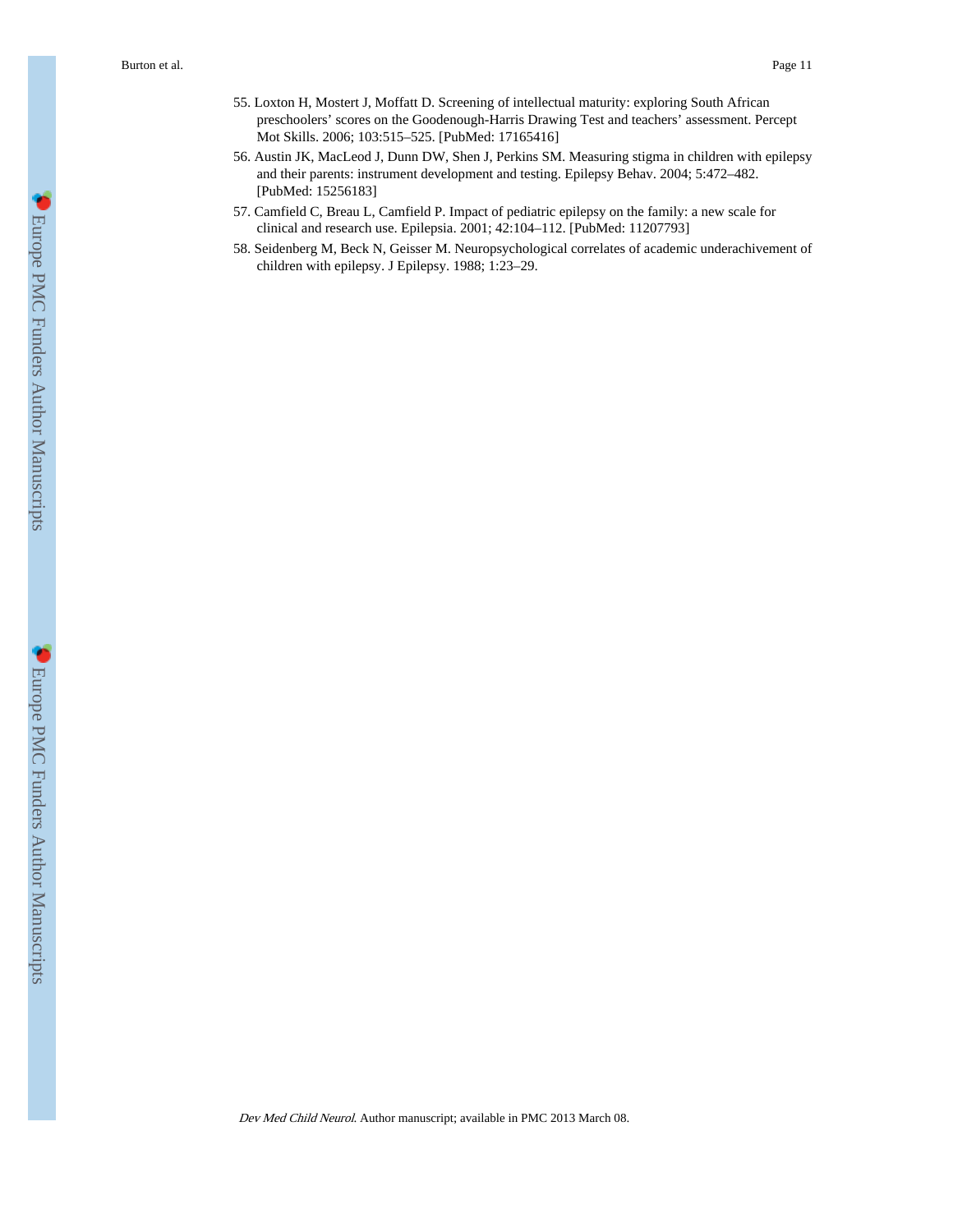# **What this paper adds**

- **•** The prevalence of behaviour problems in children with epilepsy in rural Africa is high.
- **•** These children with epilepsy have particular problems with attention.
- **•** In these children with epilepsy, behaviour problems are associated with frequent seizures.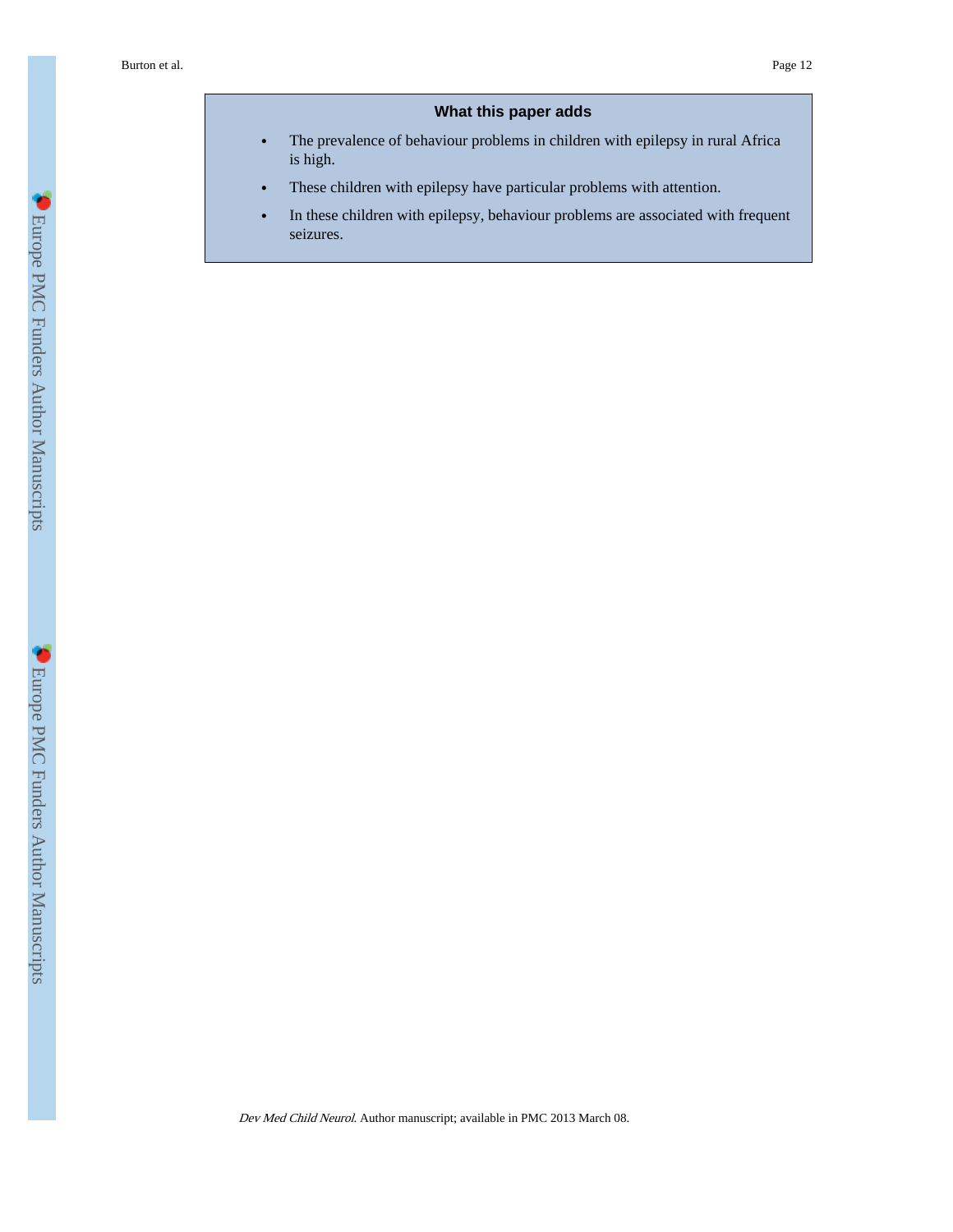Burton et al. Page 13



**Figure 1.** Flow chart of case ascertainment and recruitment

Dev Med Child Neurol. Author manuscript; available in PMC 2013 March 08.

**C** Europe PMC Funders Author Manuscripts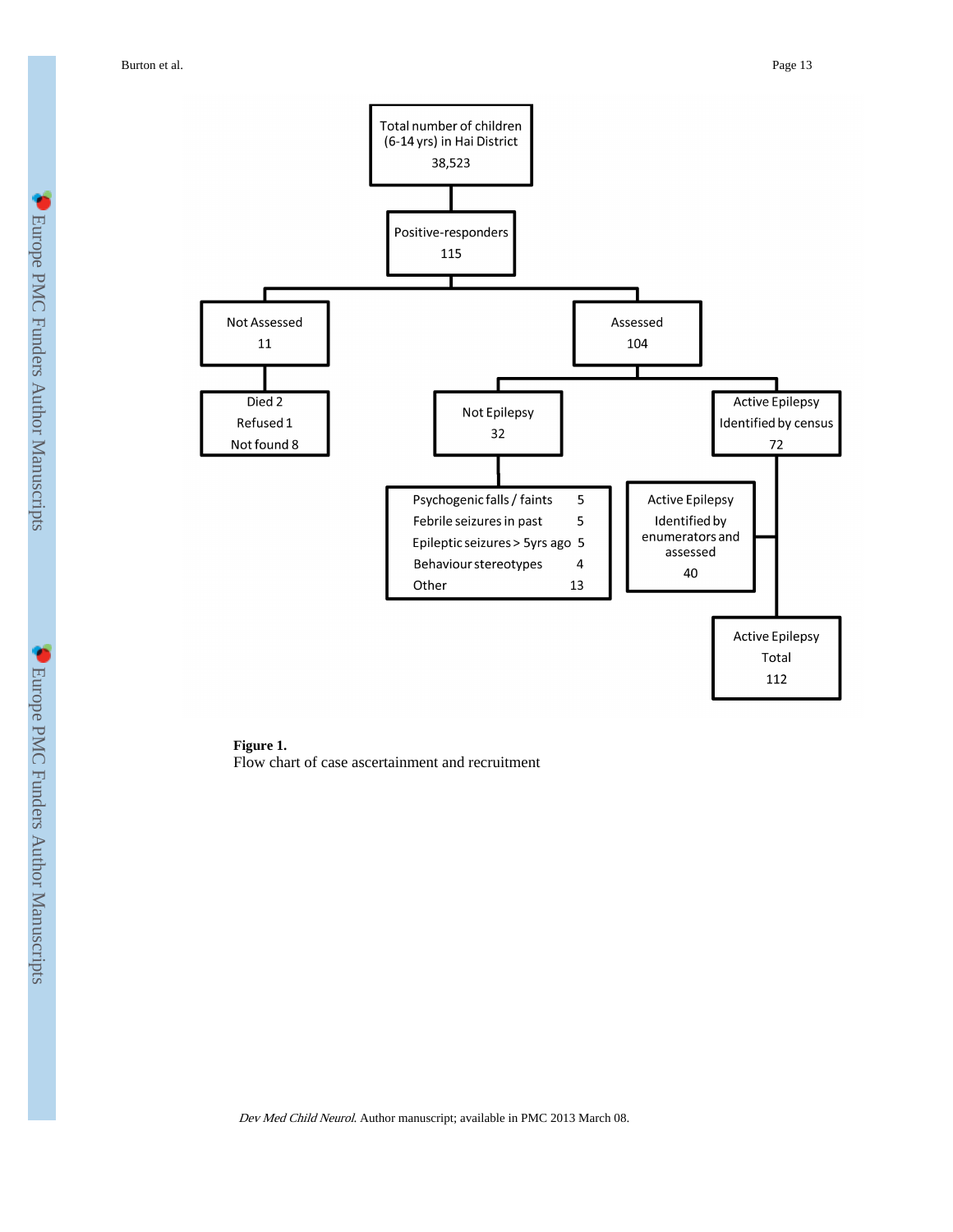

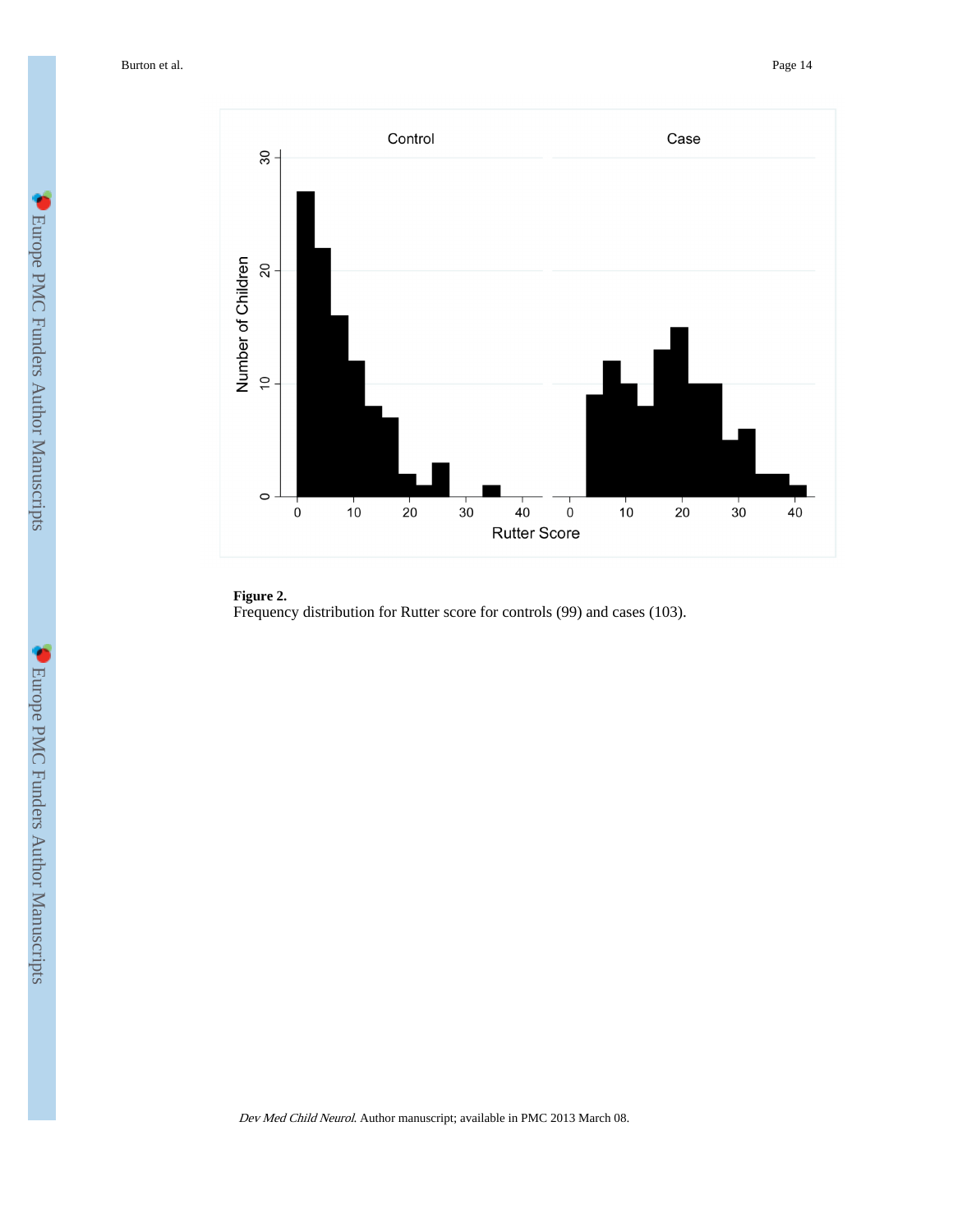## **Table 1**

Demographic characteristics of cases and controls assessed and not assessed for behaviour disorder.

| <b>Variable</b>                                             | <b>Cases</b><br>$(N=103)$ |                |              | <b>Controls</b><br><b>Cases not</b><br>$(N=99)$<br>assessed<br>$(N=9)$ |              |              | <b>Controls</b> not<br>assessed<br>$(N=14)$ |             |
|-------------------------------------------------------------|---------------------------|----------------|--------------|------------------------------------------------------------------------|--------------|--------------|---------------------------------------------|-------------|
|                                                             | $\bf n$                   | (%)            | $\mathbf n$  | (%)                                                                    | (n)          | (%)          | (n)                                         | (%)         |
| Sex, male                                                   | 51                        | (49%)          | 50           | $(50\%)$                                                               | $\tau$       | (77.8)       | 8                                           | $(57.1\%)$  |
| Mean age (years, 95% CI)                                    | 11.7                      | (11.3, 12.2)   | 11.0         | (11.0, 12.0)                                                           | 12.7         | (10.7, 14.8) | 11.1                                        | (9.7, 12.6) |
| Education - head of house                                   |                           |                |              |                                                                        |              |              |                                             |             |
| None                                                        | 5                         | (5%)           | 3            | (3%)                                                                   | $\mathbf{1}$ | (11.1)       | $\boldsymbol{0}$                            | (0.0)       |
| Primary                                                     | 88                        | (85%)          | 84           | (85%)                                                                  | 6            | (66.7)       | $\tau$                                      | (50.0)      |
| Secondary                                                   | 10                        | $(10\%)$       | 12           | (12%)                                                                  | $\mathbf{1}$ | (11.1)       | $\boldsymbol{0}$                            | (0.0)       |
| Not known                                                   | $\mathbf{0}$              | (0.0)          | $\mathbf{0}$ | (0.0)                                                                  | $\mathbf{1}$ | (11.1)       | $\overline{7}$                              | (50.0)      |
| Ethnic group                                                |                           |                |              |                                                                        |              |              |                                             |             |
| Chagga                                                      | 79                        | (77%)          | 87           | (88%)                                                                  | 7            | (77.8)       | 14                                          | (100.0)     |
| Other                                                       | 24                        | (23%)          | 12           | (12%)                                                                  | $\mathbf{2}$ | (22.2)       | $\boldsymbol{0}$                            | (0.0)       |
| Antiepileptic medication at assessment                      |                           |                |              |                                                                        |              |              |                                             |             |
| Phenobarbital                                               | 42                        | $(40.8\%)$     |              |                                                                        |              |              |                                             |             |
| Other AED                                                   | $\overline{4}$            | $(3.9\%)$      |              |                                                                        |              |              |                                             |             |
| Polytherapy                                                 | 8                         | $(7.8\%)$      |              |                                                                        |              |              |                                             |             |
| Not known to be<br>on AED                                   | 49                        | (47.5%)        |              |                                                                        |              |              |                                             |             |
| Treatment regularity at assessment                          |                           |                |              |                                                                        |              |              |                                             |             |
| Daily                                                       | 39                        | (37.8%)        |              |                                                                        |              |              |                                             |             |
| Not daily                                                   | 15                        | $(14.6\%)$     |              |                                                                        |              |              |                                             |             |
| Not on AED                                                  | 49                        | $(47.6\%)$     |              |                                                                        |              |              |                                             |             |
| Not attending school regularly                              | 49                        | (48%)          | $\mathbf{0}$ | $(0.0\%)$                                                              |              |              |                                             |             |
| Behaviour problems<br>that caused withdrawal from<br>school | 6                         | $(6/49, 12\%)$ | $\mathbf{0}$ | $(0.0\%)$                                                              |              |              |                                             |             |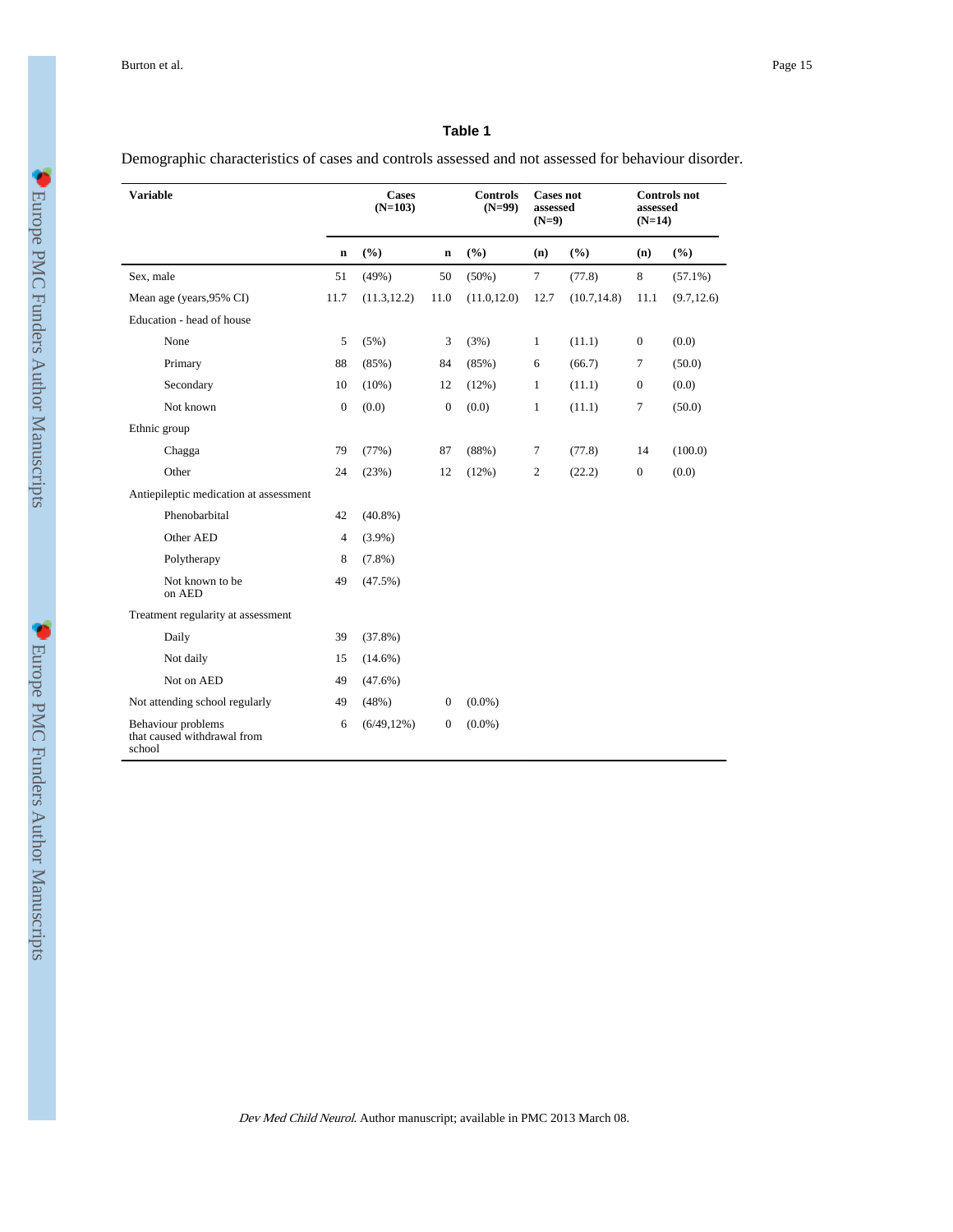#### **Table 2**

Characteristics of children with and without (i) disordered behaviour (p value from Chi squared test comparing those with and without behaviour assessment) and (ii) attention problems.

|                                        |                  | <b>CASES</b><br><b>CONTROLS</b>                   |                |                                        |                       |           |                  |                                                   |              |                                               |    |                        |  |
|----------------------------------------|------------------|---------------------------------------------------|----------------|----------------------------------------|-----------------------|-----------|------------------|---------------------------------------------------|--------------|-----------------------------------------------|----|------------------------|--|
| Characteristic                         |                  | <b>Disordered</b><br><b>Behaviour</b><br>$(N=68)$ |                | Normal<br><b>Behaviour</b><br>$(N=35)$ | Not tested<br>$(N=9)$ |           |                  | <b>Disordered</b><br><b>Behaviour</b><br>$(N=19)$ |              | <b>Normal</b><br><b>Behaviour</b><br>$(N=80)$ |    | Not tested<br>$(N=14)$ |  |
|                                        | $\mathbf n$      | $(\%)$                                            | $\mathbf n$    | $(\%)$                                 | $\mathbf n$           | $(\%)$    | $\mathbf n$      | $(\%)$                                            | n            | $(\%)$                                        | n  | $(\%)$                 |  |
| Sex                                    |                  |                                                   |                |                                        |                       |           |                  |                                                   |              |                                               |    |                        |  |
| Male                                   | 37               | (54.4)                                            | 13             | (37.2)                                 | 7                     | (77.8)    | 11               | (57.9)                                            | 38           | (47.5)                                        | 8  | (57.1)                 |  |
| Female                                 | 31               | (45.6)                                            | 22             | (62.8)                                 | $\mathbf{2}$          | (22.2)    | 8                | (42.1)                                            | 42           | (52.5)                                        | 6  | (42.9)                 |  |
|                                        |                  |                                                   |                |                                        |                       | $p=0.092$ |                  |                                                   |              |                                               |    | $p=0.592$              |  |
| Age at assessment (yrs)                |                  |                                                   |                |                                        |                       |           |                  |                                                   |              |                                               |    |                        |  |
| Less than 12 yrs                       | 37               | (54.4)                                            | 20             | (57.1)                                 | 2                     | (22.2)    | 10               | (52.6)                                            | 45           | (56.3)                                        | 8  | (57.1)                 |  |
| 12 yrs and over                        | 31               | (45.6)                                            | 15             | (42.9)                                 | 7                     | (77.8)    | 9                | (47.4)                                            | 35           | (43.7)                                        | 6  | (42.8)                 |  |
|                                        |                  |                                                   |                |                                        |                       | $p=0.268$ |                  |                                                   |              |                                               |    | $p=0.373$              |  |
| Scholastic attainment                  |                  |                                                   |                |                                        |                       |           |                  |                                                   |              |                                               |    |                        |  |
| Not poor                               | 21               | (30.9)                                            | 18             | (51.4)                                 | 2                     | (22.2)    | 11               | (57.9)                                            | 69           | (86.2)                                        | 12 | (85.7)                 |  |
| Poor                                   | 47               | (69.1)                                            | 17             | (48.6)                                 | 7                     | (77.8)    | 8                | (42.1)                                            | 11           | (13.8)                                        | 2  | (14.3)                 |  |
|                                        |                  |                                                   |                |                                        |                       | $p=0.350$ |                  |                                                   |              |                                               |    | $p=0.659$              |  |
| Cognitive impairment                   |                  |                                                   |                |                                        |                       |           |                  |                                                   |              |                                               |    |                        |  |
| Impaired                               | 50               | (73.5)                                            | 22             | (62.9)                                 |                       |           | 3                | (15.8)                                            | 3            | (3.8)                                         |    |                        |  |
| None                                   | 18               | (26.5)                                            | 12             | (34.3)                                 |                       |           | 16               | (84.2)                                            | 76           | (95.0)                                        |    |                        |  |
| Not known                              | $\boldsymbol{0}$ | (0.0)                                             | $\mathbf{1}$   | (2.8)                                  |                       |           | $\boldsymbol{0}$ | (0.0)                                             | $\mathbf{1}$ | (1.2)                                         |    |                        |  |
| Early onset of seizures                |                  |                                                   |                |                                        |                       |           |                  |                                                   |              |                                               |    |                        |  |
| 3 yrs or less                          | 33               | (48.5)                                            | 19             | (54.3)                                 | $\mathbf{1}$          | (11.1)    |                  |                                                   |              |                                               |    |                        |  |
| Older than 3 yrs                       | 33               | (48.5)                                            | 15             | (42.9)                                 | 7                     | (77.8)    |                  |                                                   |              |                                               |    |                        |  |
| Not known                              | 2                | (3.0)                                             | 1              | (2.8)                                  | 1                     | (11.1)    |                  |                                                   |              |                                               |    |                        |  |
|                                        |                  |                                                   |                |                                        |                       | $p=0.032$ |                  |                                                   |              |                                               |    |                        |  |
| Frequent seizures                      |                  |                                                   |                |                                        |                       |           |                  |                                                   |              |                                               |    |                        |  |
| Frequent                               | 40               | (58.8)                                            | 11             | (31.4)                                 |                       |           |                  |                                                   |              |                                               |    |                        |  |
| Not Frequent                           | 28               | (41.2)                                            | 24             | (68.6)                                 |                       |           |                  |                                                   |              |                                               |    |                        |  |
| Not known                              | $\boldsymbol{0}$ | (0.0)                                             | 1              | (2.8)                                  |                       |           |                  |                                                   |              |                                               |    |                        |  |
| Seizure type                           |                  |                                                   |                |                                        |                       |           |                  |                                                   |              |                                               |    |                        |  |
| Focal                                  | 50               | (73.5)                                            | 30             | (8.6)                                  | 7                     | (77.8)    |                  |                                                   |              |                                               |    |                        |  |
| Generalised                            |                  | 16(23.5)                                          | $\overline{4}$ | (11.4)                                 | $\overline{c}$        | (22.2)    |                  |                                                   |              |                                               |    |                        |  |
| Not known                              | $\overline{c}$   | (3.0)                                             | $\mathbf{1}$   | (2.8)                                  |                       | $p=0.874$ |                  |                                                   |              |                                               |    |                        |  |
| Antiepileptic medication at assessment |                  |                                                   |                |                                        |                       |           |                  |                                                   |              |                                               |    |                        |  |
| On Phenobarbital                       | 27               | (39.7)                                            | 15             | (42.9)                                 | 5                     | (55.6)    |                  |                                                   |              |                                               |    |                        |  |
| On other AED                           | 3                | (4.4)                                             | $\mathbf{1}$   | (2.8)                                  | $\boldsymbol{0}$      | (0.0)     |                  |                                                   |              |                                               |    |                        |  |
| On polytherapy                         | $\overline{4}$   | (5.9)                                             | 4              | (11.4)                                 | $\mathbf{1}$          | (11.1)    |                  |                                                   |              |                                               |    |                        |  |
| Not known to be<br>on AED              | 34               | (50.0)                                            | 15             | (42.9)                                 | 3                     | (33.3)    |                  |                                                   |              |                                               |    |                        |  |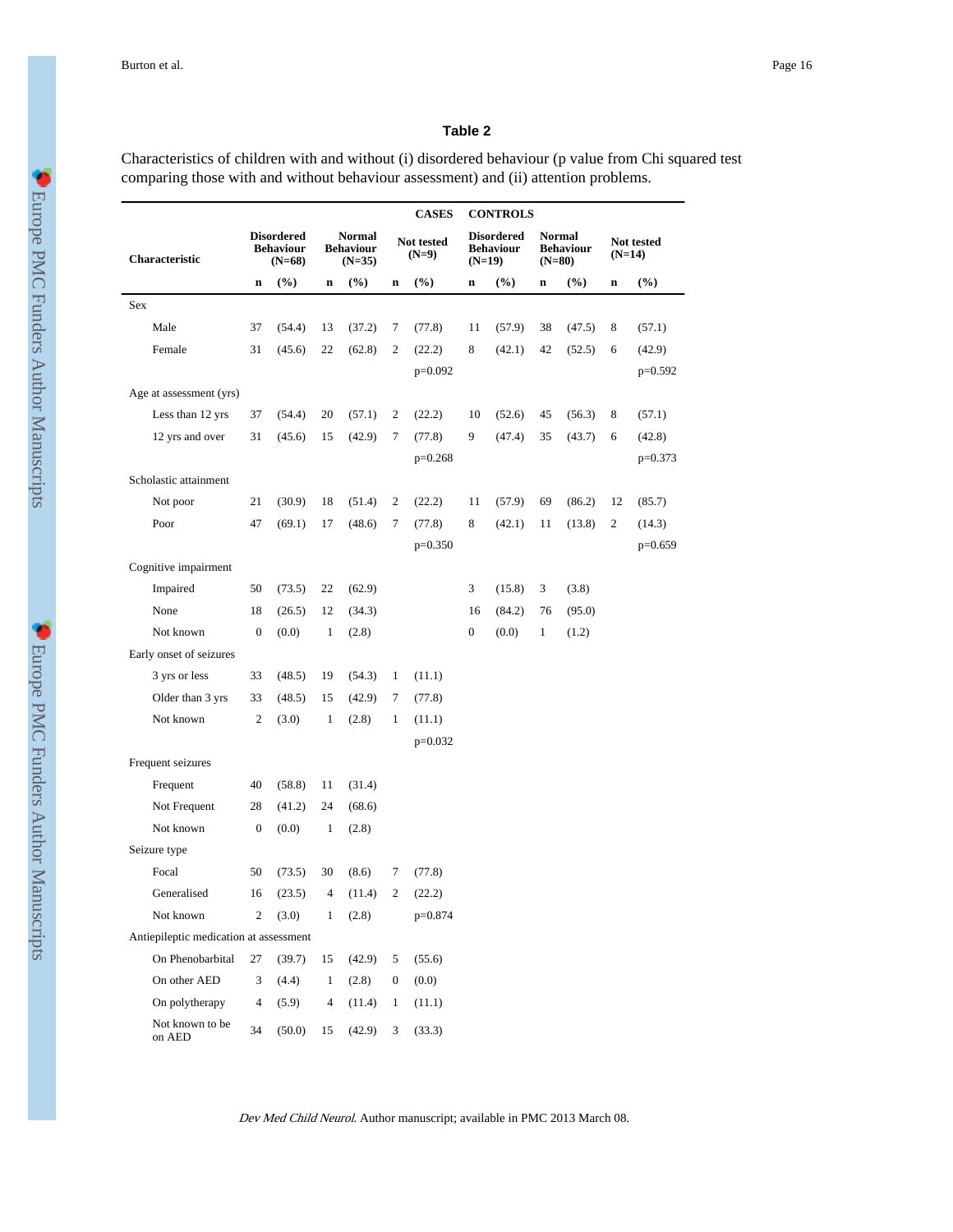| Burton et al.<br>. | Page 17 |
|--------------------|---------|
|                    |         |

|                         |                | <b>No attention</b><br>problems<br>$(N=43)$ | <b>Attention problems</b><br>$(N=48)$ |        | No attention problems<br>$(N=81)$ |        | $(N=16)$         | <b>Attention problems</b> |
|-------------------------|----------------|---------------------------------------------|---------------------------------------|--------|-----------------------------------|--------|------------------|---------------------------|
| Sex                     |                |                                             |                                       |        |                                   |        |                  |                           |
| Male                    | 13             | (30.2)                                      | 31                                    | (64.6) | 36                                | (44.4) | 11               | (68.7)                    |
| Female                  | 30             | (69.8)                                      | 17                                    | (35.4) | 45                                | (55.6) | 5                | (31.3)                    |
| Age at assessment       |                |                                             |                                       |        |                                   |        |                  |                           |
| Less than 12 yrs        | 21             | (48.8)                                      | 28                                    | (58.3) | 43                                | (53.1) | 10               | (62.5)                    |
| 12 yrs and over         | 22             | (51.2)                                      | 20                                    | (41.7) | 38                                | (46.9) | 6                | (37.5)                    |
| Cognitive impairment    |                |                                             |                                       |        |                                   |        |                  |                           |
| Impaired                | 25             | (58.1)                                      | 37                                    | (77.1) | $\overline{c}$                    | (2.5)  | $\overline{4}$   | (25.0)                    |
| None                    | 17             | (39.6)                                      | 11                                    | (22.9) | 78                                | (96.3) | 12               | (75.0)                    |
| Not knwon               | $\mathbf{1}$   | (2.3)                                       | $\mathbf{0}$                          | (0.0)  | 1                                 | (1.2)  | $\boldsymbol{0}$ | (0.0)                     |
| Early onset of seizures |                |                                             |                                       |        |                                   |        |                  |                           |
| 3 yrs or less           | 17             | (39.5)                                      | 27                                    | (56.2) |                                   |        |                  |                           |
| More than 3 yrs         | 24             | (55.8)                                      | 20                                    | (41.7) |                                   |        |                  |                           |
| Not known               | $\overline{2}$ | (4.7)                                       | 1                                     | (2.1)  |                                   |        |                  |                           |
| Frequent seizures       |                |                                             |                                       |        |                                   |        |                  |                           |
| Frequent                | 14             | (32.6)                                      | 29                                    | (67.4) |                                   |        |                  |                           |
| Not frequent            | 29             | (67.4)                                      | 19                                    | (39.6) |                                   |        |                  |                           |
| Seizure type (focal)    |                |                                             |                                       |        |                                   |        |                  |                           |
| Focal                   | 34             | (79.1)                                      | 37                                    | (77.1) |                                   |        |                  |                           |
| Generalized             | 8              | (18.6)                                      | 10                                    | (20.8) |                                   |        |                  |                           |
| Not known               | 1              | (2.3)                                       | 1                                     | (2.1)  |                                   |        |                  |                           |

**CEUrope PMC Funders Author Manuscripts**